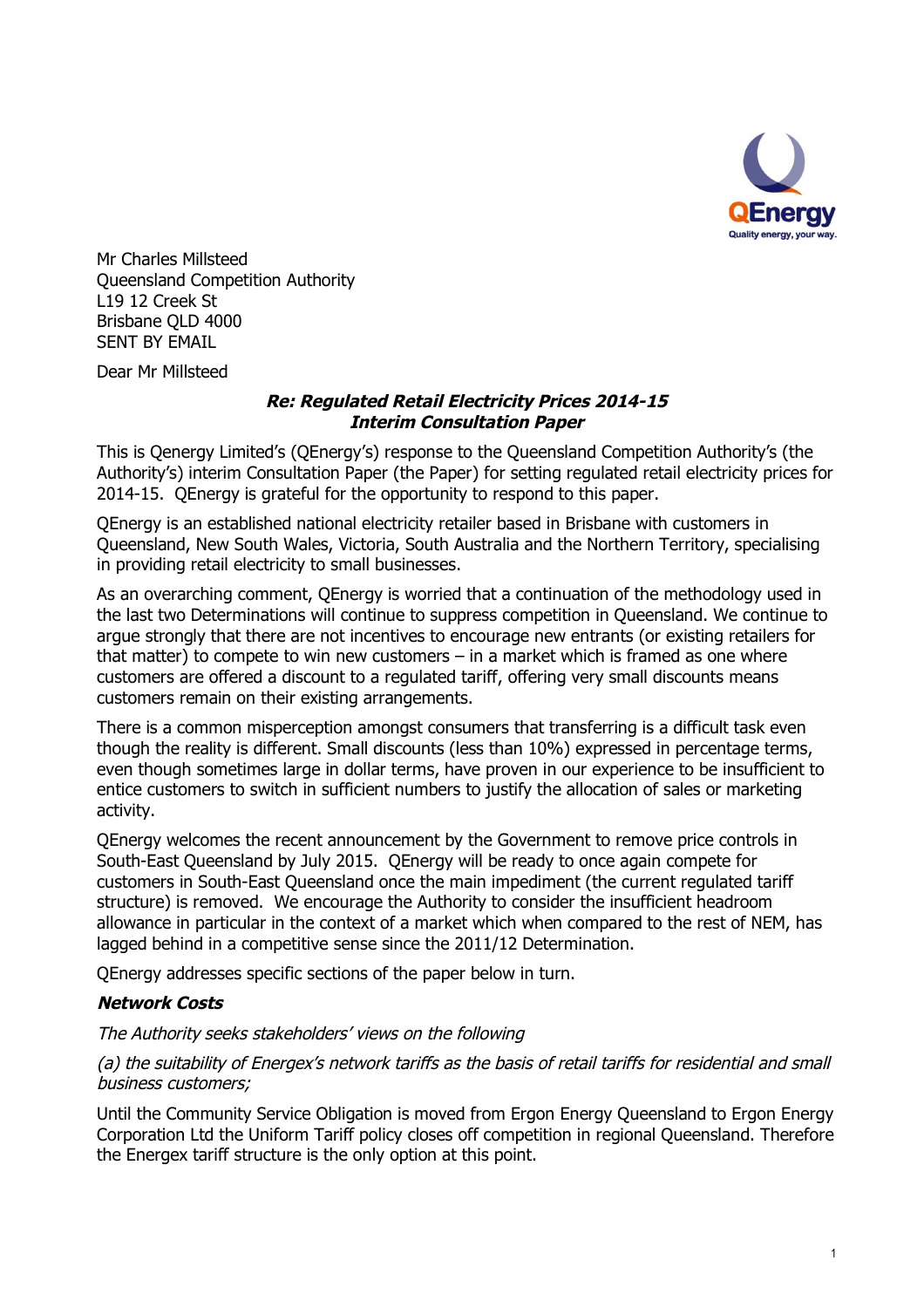*(b) the suitability of Ergon Energy's network tariffs as the basis of retail tariffs for large customers and, in particular;*

*(i) whether notified prices for large customers should be based on network Charges in Ergon Energy's East pricing zone, Transmission Region 1 and, if not, what should they be based on?*

*(ii) what better options, if any, are there for the network charge(s)to be used as the basis for notified prices for very large Ergon Energy customers?*

QEnergy has no specific comments here.

#### *Network tariffs*

*The Authority seeks stakeholders' views on how best to maintain or improve alignment between network and retail tariffs for the purposes of setting notified retail prices.*

QEnergy supports the Independent Pricing And Regulatory Tribunal Rule change proposal for the Australian Energy Regulator to publish the regulated network pricing at an earlier date.

## *Wholesale Costs*

*The Authority seeks stakeholders' views on the following:*

*(a) What improvements might be made to ACIL Allen's hedging‐based approach for 2014‐15?*

QEnergy reiterates our previous comments that we believes that over the long-run, Long-Run Marginal Cost (LRMC) pricing will be delivered by the Queensland electricity market since this is the rational approach to electricity generation pricing. We therefore do not support the use of a solely market-based approach to estimating energy costs.

However, if the hedging-based approach is determined upon, QEnergy once again reiterates that ACIL Allen should use Power Purchase Agreement data available from retailers as an input into calculations. The Authority has the power to ask for these data for the purposes of making Determinations, and this approach has been used in South Australia from a retail contract price perspective. In our view, this means there are no reasons not to include these costs as a part of the wholesale electricity cost base.

#### *(b) Is there any new information available to suggest an alternative approach might be better than the hedging‐based approach for 2014‐15?*

Again, QEnergy reiterates our previous comments that over the long-run, LRMC pricing will be delivered by the Queensland electricity market since this is the rational approach to electricity generation pricing. We therefore do not support the use of a solely market-based approach to estimating energy costs.

However, if the hedging-based approach is determined upon, QEnergy recommends that ACIL Allen adopt the 99% Probability of Exceedence (POE) forecast for costs rather than the 95% POE forecast. A review of QEnergy's approach to risk-management (and in particular our Earnings-at-Risk modelling, the key determinant of what risk is taken and what risk is not) shows that since inception, the modelling, limit setting and measurement has been outworked at a 99% POE level.

This is not an unduly conservative approach but reflects the level of experience of QEnergy's risk management oversight team (at executive and Board sub-committee level), which includes five experienced traders who have all run electricity books of greater than \$1bn.

Further note that the Australian Energy Market Operator (AEMO) volatility factor for Queensland – used as an input into the prudential capital required to operate in each jurisdictional market – is now the highest in Australia, providing further evidence that the riskiness of the Queensland wholesale market should be compensated through higher risk premia.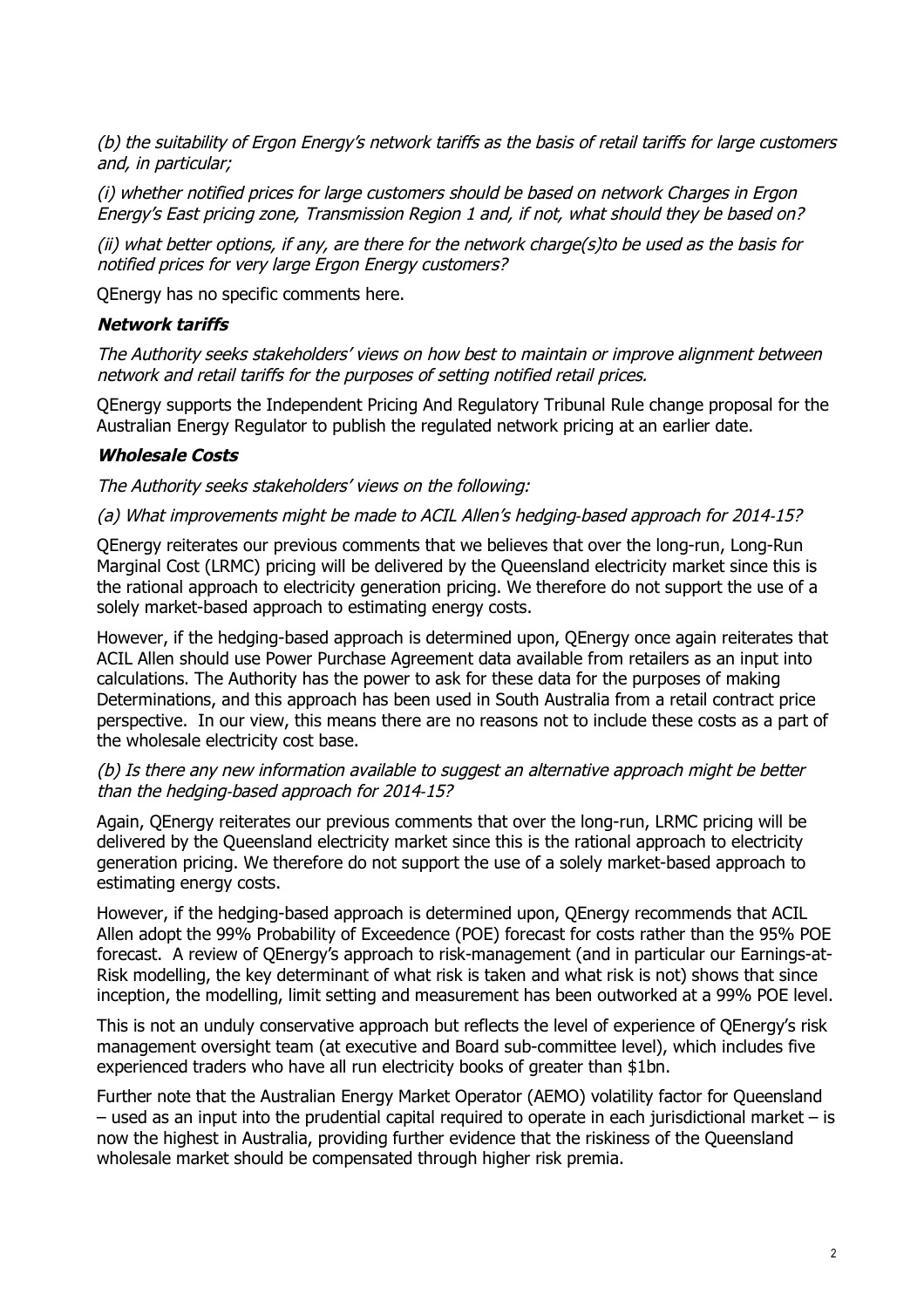## (c) What factors should ACIL Allen take into account when determining modelling inputs such as customer load forecasts, plant outage scenarios, hedging strategies and spot price forecasts?

As noted in previous submissions, QEnergy believes that the daytype allocation methodology utilised by ACIL Allen significantly underestimates the correlation between load and price spike outcomes in the retailer dataset. Whilst the ACIL Allen price series may show an appropriate number of spikes, the coincidence of additional high prices and higher than usual load outcomes (ie the highly correlated nature of the two flex outcomes) is not reflected. This would tend to have a significant dampening effect on the load-weighted average retailer pool price (and hence overall) cost of energy.

To demonstrate this, QEnergy examined actual outcomes for the 2012/13 financial year and averaged across each month the NEM regional consumption for each day of the week to form a daytype profile. Then, each day of the month was compared to this daytype profile to give some estimate of the load flex on that day.

For the financial year, the number of observations of percentage flex (regardless of daytype) was then plotted against the number of price events above \$300/MWh, which is charted below.



This distribution is significantly skewed to the right-hand side, demonstrating the high correlation between unusually high load-flex and high prices as well as the large number of high load-flex davs.

Because of the period of the load set used by ACIL Allen, the same analysis was then done for the previous three years:

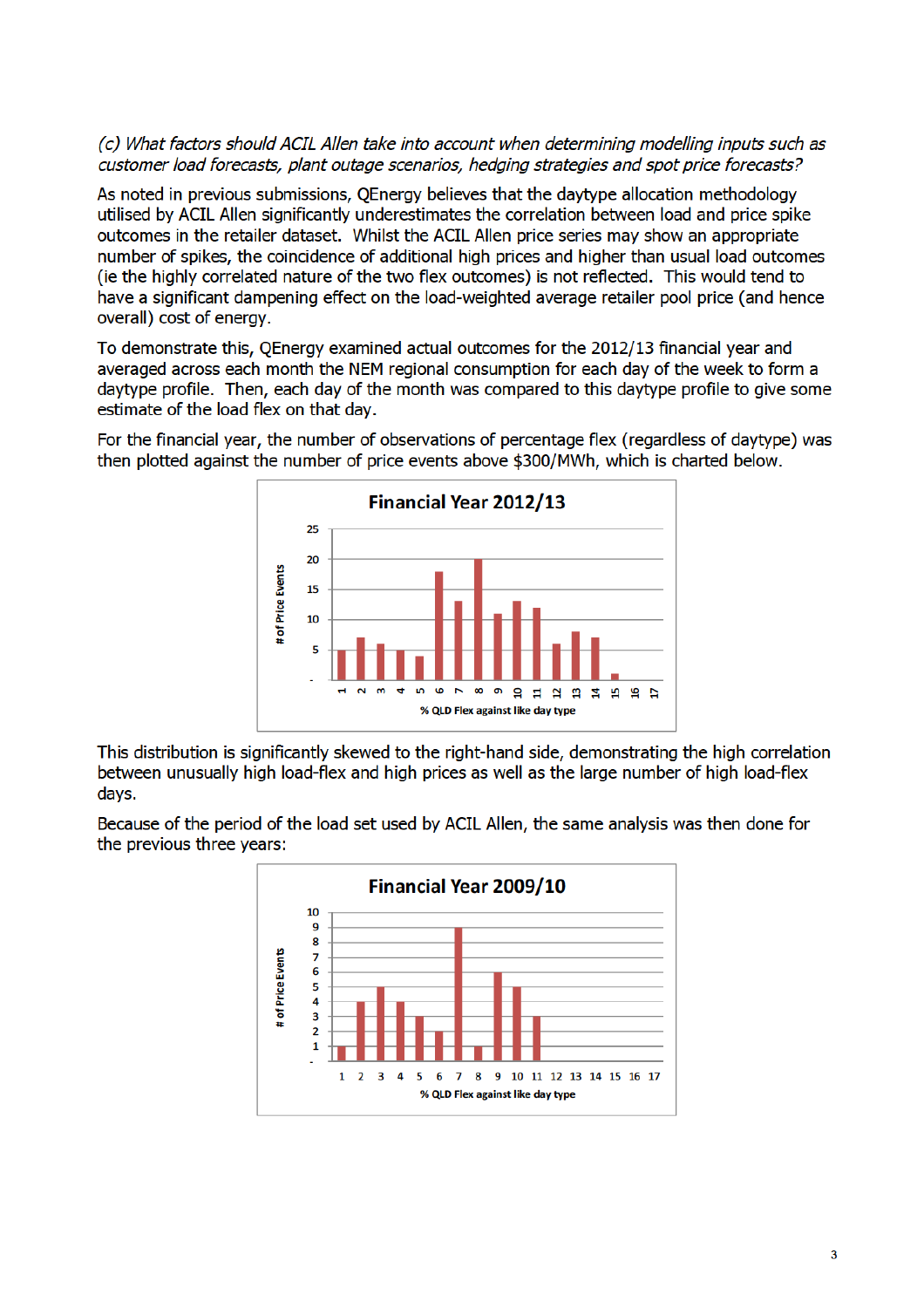

These charts show that there has been a change in the current financial year (possibly starting in the 2011/12 financial year) in the number and magnitude of high load-flex days. These were not represented in the dataset used by ACIL Allen which was significantly skewed by relatively mild weather in its earlier years.

Further, there has been a significant  $-$  and very material to retailers  $-$  increase in the correlation between the high load-flex days and high price events. This latter simply cannot be accurately reflected through a dataset derived from a methodology that does not take consecutive days temperature allocations into account (because it is consecutive days that make the difference in load flex and price) but merely allocates individual days on a NEM-wide basis.

OEnergy would be glad to discuss this further with ACIL Allen should that be of interest.

(d) How best should the Authority account for carbon price uncertainty and the resultant potential lack of contract trading data?

Given uncertainty around carbon tax the approach to allocation of energy costs needs to be conservative to factor in that risk although we acknowledge that by the time the final decision is made, any uncertainty surrounding the carbon tax may have been largely resolved.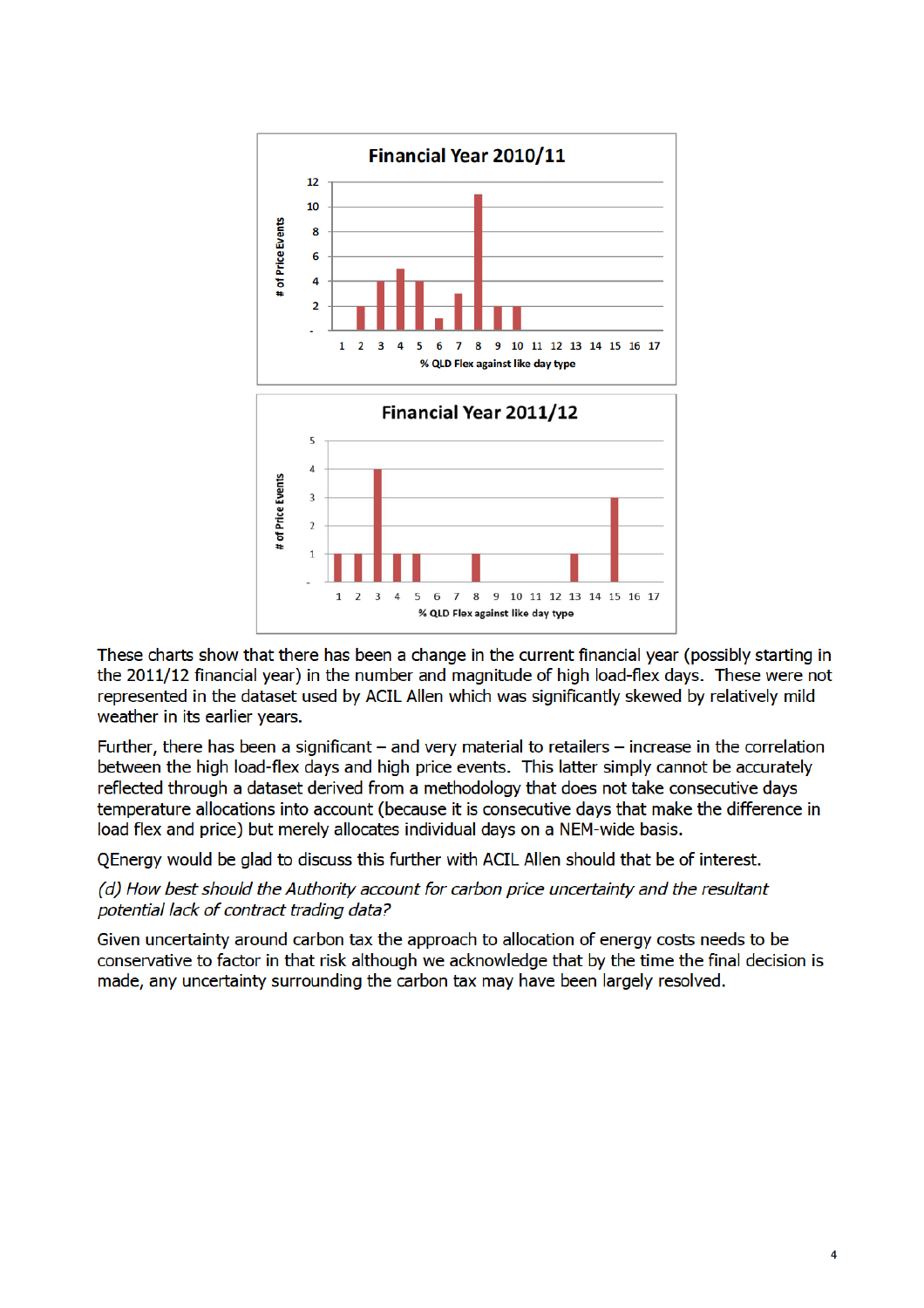## *Environmentals*

*The Authority seeks stakeholders' views on the following:*

*(a) What improvements might be made to ACIL Allen's approach to estimating SRES costs for 2014‐15?*

QEnergy notes that the Small-scale Technology Certificate (STC) prices are generally trending upwards and recently reached record levels (currently trading above \$39 / STC). We recommend using the clearing house price in future determinations.

*(b) What improvements might be made to ACIL Allen's approach to estimating LRET costs for 2014‐15?*

*(c) Is there any new information available to suggest alternative approaches might be better at estimating SRES and LRET costs for 2014‐15?*

QEnergy considers as per our submission for the last Determination that there should be an allowance for the forecast risk between the forecast percentage for the second calendar year within a financial-year Determination, and the ultimate outturn. In previous years the forecasting record has been absolutely woeful, viz:

When the 2011/12 Determination was made, the SRES percentage for 2012 was published by ORER (now part of the Clean Energy Regulator) at 16.75%, which was downwardly revised by ACIL to 9% in their calculations on the basis that the scheme was changing.

Announcements as to STP are given below:

| <b>Publication Date</b> | 31/03 | 29/07 | 16/12 | Final |
|-------------------------|-------|-------|-------|-------|
| 2012 SRES Percentage    | 16.75 | 20.87 | 23.95 | 23.96 |

At 1.43 times the original estimate, this was a forecast error of 43% from the non-binding STP in place at the time of the final Determination, and a forecast error of 167% from the estimate used by ACIL. Extraordinarily, there was no makegood to the final figure of 23.96%.

A similar issue occurred in the 2012/13 Determination. At the time when the Determination was made, the SRES percentage for 2012 was published by ORER at 7.94%.

Announcements as to STP are given below:

| <b>Publication Date</b> | 30/03 | <i><b>19/10</b></i> | Final |
|-------------------------|-------|---------------------|-------|
| 2012 SRES Percentage    | 7.94  | 18.76               | 18.76 |

At 2.36 times the original estimate, this was a forecast error of 136% from the non-binding STP in place at the time of the final Determination. Again, there was no makegood to the final figure of 18.76%, and in both of these years electricity retailers rather than customers paid the Federal Government for compliance with these schemes.

Once again the same thing has occurred for the 2013/14 Determination. At the time when the Determination was made, the SRES percentage for 2014 was published by ORER at 7.69%. It is now, still not in final form, set at 8.98%. Further, at the time when the Determination was made, the LRET percentage for 2014 was published at 9.00%. The draft percentage now stands at 9.46%.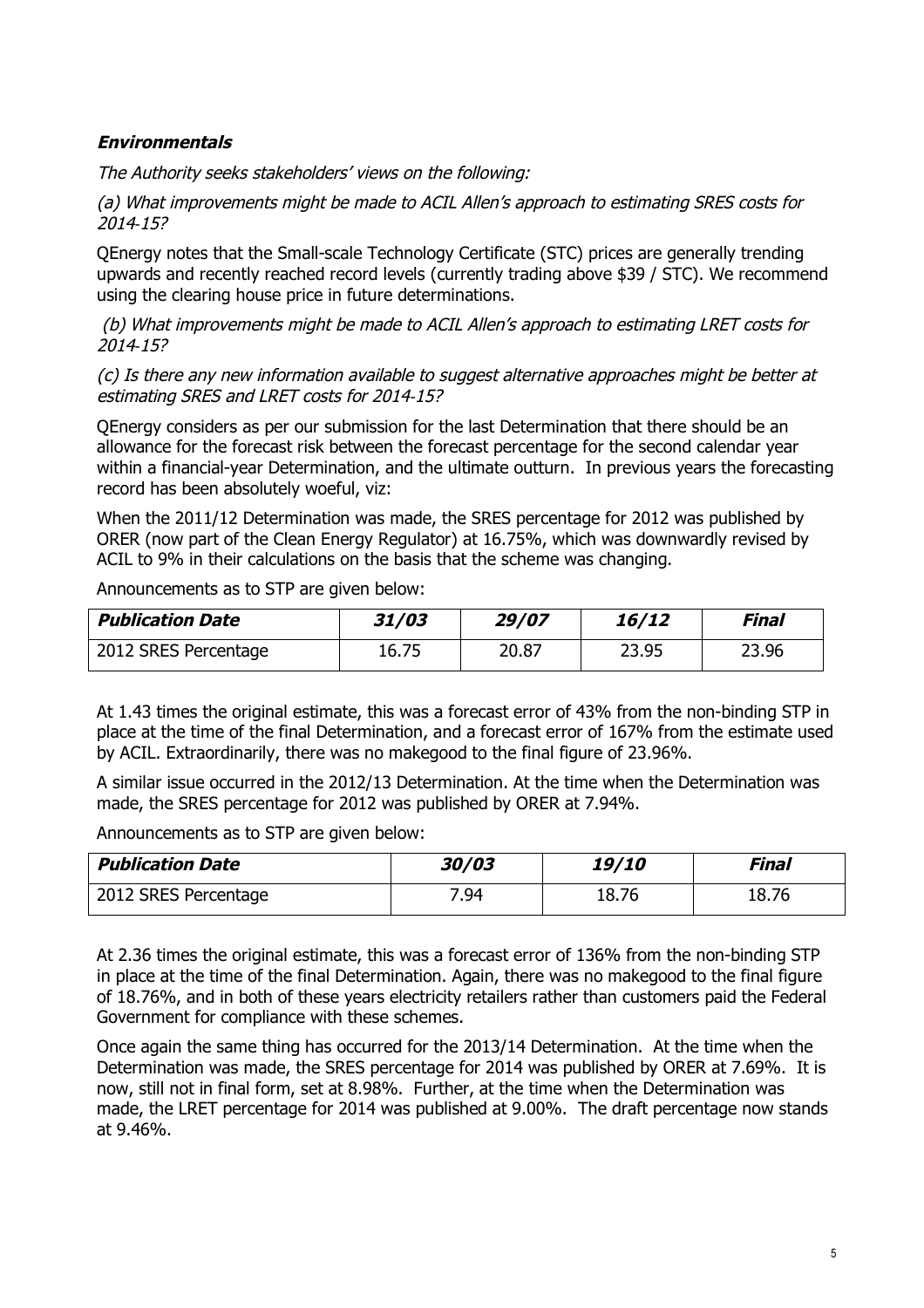Whilst QEnergy expects that the Authority will deliver a pass-through mechanism to recoup this additional cost retrospectively, it still means that retailers are required to fund the additional component rather than customers. We consequently consider that a risk margin should be added to the percentage forecast for SRES and LRET targets for 2014/15 to take account of this systematic bias in the regulator's forecast performance.

# *AEMO Charges*

*The Authority seeks stakeholders' views on the following:*

*(a) What improvements might be made to ACIL Allen's approach to estimating NEM fees for 2014‐15?*

*(b) What improvements might be made to ACIL Allen's approach to estimating ancillary services charges for 2014‐15?*

*(c) Is there any new information available to suggest alternative approaches might be better at estimating these costs for 2014‐15?*

QEnergy has no specific comments to make here.

## *Prudential Capital*

*The Authority seeks stakeholders' views on the following:*

*(a) What improvements might be made to ACIL Allen's approach to estimating prudential capital costs for 2014‐15?*

*(b) Is there any new information available to suggest alternative approaches might be better at estimating these costs for 2014‐15?*

QEnergy has noted in prior year submissions that the departure from the use of LRMC from the energy cost calculations implies a standalone retailer model. Whilst the Authority last year provided some compensation in cost terms for the provision of these prudentials, the Queensland wholesale market volatility has increased over the intervening period to the extent that retailers must hold additional prudential margin with AEMO in order to avoid being called to provide additional support overnight in the event of a cluster of high prices.

Because a retailer's cash flows are so volatile, the timing of payments – particularly receipts against Cost-of-Goods Sold (COGS) such as AEMO payments – is absolutely critical. A prudentials call by AEMO is required to be met in cash, effectively triggering a prepayment of this COGS item, which in itself can trigger a significant cash event for the business. For this reason overnight calls by AEMO must be avoided at all costs.

This means that the retailer must have excess prudentials on hand with AEMO. QEnergy has a limit-setting structure for Outstandings at Risk to ensure that at all times there is a prudentials buffer with AEMO, which in turn ensures that cash calls are avoided. This concept of compensation for the difficulties in managing access to capital (rather than cost of capital) has not been adequately accounted for in prior Determinations. QEnergy would be happy to discuss our limit-setting structures with the Authority and with ACIL Allen confidentially in more detail.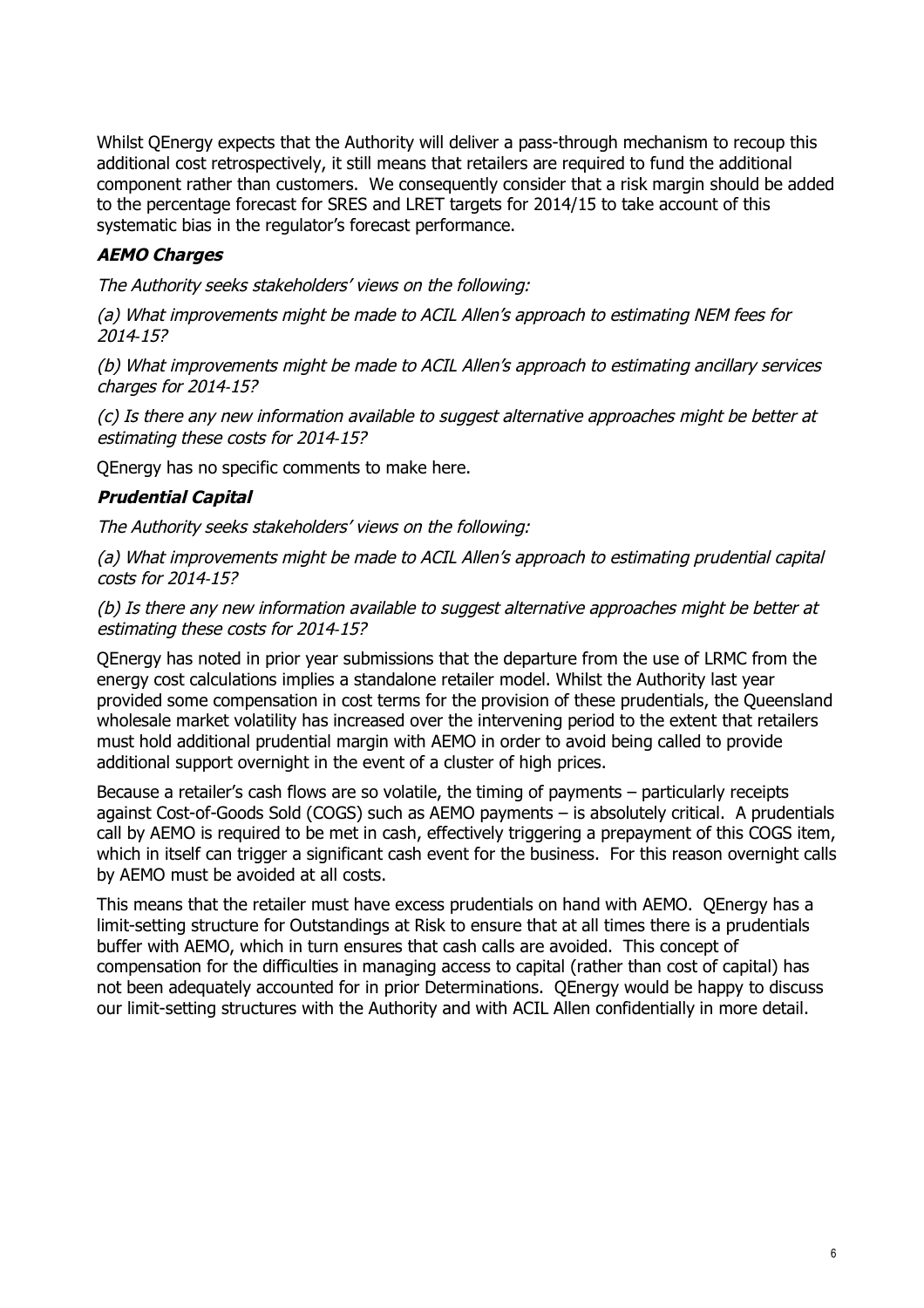# *Energy Losses*

*The Authority seeks stakeholder's views on the following:*

*(a) What improvements might be made to ACIL Allen's approach to estimating energy losses for 2014‐15?*

*(b) Is there any new information available to suggest alternative approaches might be better at estimating losses for 2014‐15?*

QEnergy has no specific comments here.

# *Retail Costs*

*The Authority seeks stakeholders' views on the following:*

*(a) Are there any compelling reasons why the benchmarking approach should not be used for 2014‐15?*

*(b) Is there any evidence to suggest that retail operating costs have changed materially, making the 2013‐14 values irrelevant?*

*(c) Is the Authority's 2013‐14 approach to allocating the ROC allowance to retail tariffs cost‐ reflective?*

*(d) If not, what would be a more cost‐reflective approach, and why?*

QEnergy agrees that benchmarking is the best approach given the Queensland Government's stated intention to move to a price monitoring regime in 2015.

# *Retail Margin*

*The Authority seeks stakeholders' views on the following:*

*(a) Are there any compelling reasons why the benchmarking approach should not be used for 2014‐15?*

*(b) Is there any evidence to suggest that the retail margin the Authority adopted for 2013‐14 is not applicable for 2014‐15?*

QEnergy has no specific comments here.

# *Retail Margin to Tariffs*

*The Authority seeks stakeholders' views on the following:*

*(a) Is the Authority's 2013‐14 approach to applying the retail margin to retail tariffs appropriate to use for 2014‐15?*

*(b) If not, what would be a more appropriate approach and how would it be applied in practice?*

QEnergy has no specific comments here.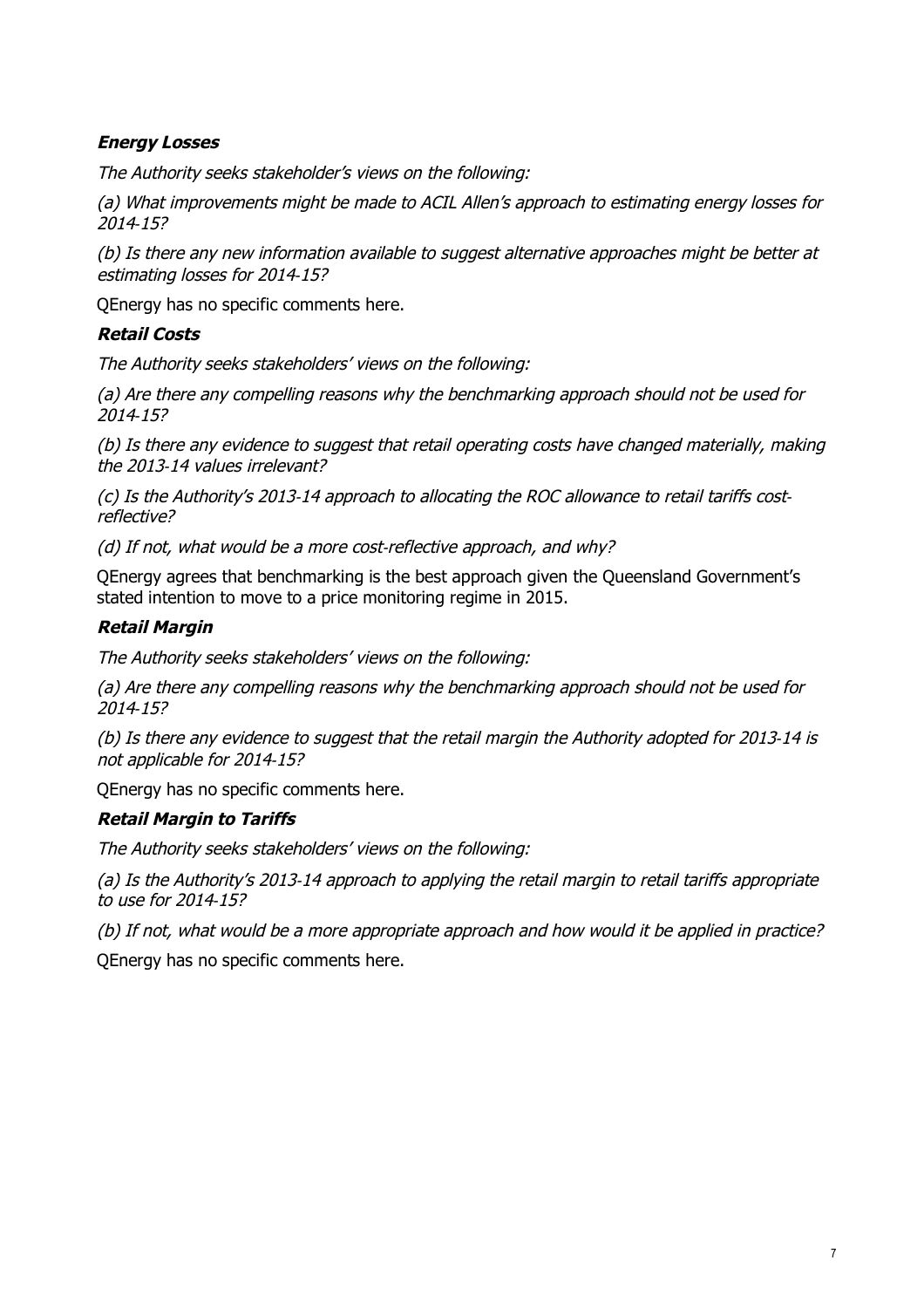# *Competition and Headroom*

*The Authority seeks stakeholders' views on the following:*

- *(a) What is the impact of the Authority's 2013‐14 Determination on competition in:*
	- *(i) SEQ in relation to residential and small customers; and*

*(ii) regional Queensland, particularly in relation to large customers.*

### *(b) How could the Authority improve its assessment of the state of competition in SEQ?*

The Authority is required to have regard to the effect of its price Determination on competition, and in QEnergy's opinion the Authority has failed in this regard as there is a clear relationship between retailer activity and the 2011/12 decision. QEnergy is a Queensland owned and operated retailer with the entirety of its staff located in South Brisbane yet does not actively market to customers in Queensland due to the lack of adequate headroom provided in the previous two Determinations.

The potential Queensland margin under the tariff is lower than elsewhere, which is why it does not make sense for us to deploy marketers in Queensland to acquire more customers. QEnergy would be glad to discuss our relative margin outturns to the Authority on a confidential basis.

This sentiment has also been reflected in public announcements by listed retailers AGL, Origin Energy and Australian Power and Gas.

From an industry perspective there are no advertisements from retailers in print, radio or on television, and direct marketing activity has ceased. All of this ceased shortly following the 2011/12 decision. In other words, the prime impediments to an otherwise healthy competitive environment have been the most recent regulatory price Determinations.

Transfer and switch rates are significantly lower than the rest of the NEM and have fallen over time, and a customer's ability to seek a better deal is not being driven by competitive outcomes but rather retailers who are seeking to retain customer numbers in a market with tight margins. There is very little acquisition activity being outworked because the cost of acquisition quickly erodes margin to the extent it is not worthwhile.

This contrasts directly with NSW where the regulated tariff has been set at a level appropriate to provide a level of healthy competition while still providing for an affordable fall back tariff for those who choose not to participate in the market.

*(c) What information could assist the Authority in assessing the level of competition in regional Queensland for large customers?*

*(d) What impact are factors other than the Authority's price determinations having on competition in SEQ and regional Queensland?*

#### *Pass-through Mechanism*

*The Authority seeks stakeholders' views on how the Authority should apply a cost pass‐through mechanism, and whether there is a need to apply such a mechanism when setting notified prices for 2014‐15?*

QEnergy supports the concept of a pass-through mechanism and would expect it to reflect the incorrect forecast percentages for SRES and LRET targets for the current Determination – and previous Determinations – as noted above.

We further consider that since this cost must be re-opened, and in recognition of the fact that retailers have systematically been required to fund this considerable forecast error for the last